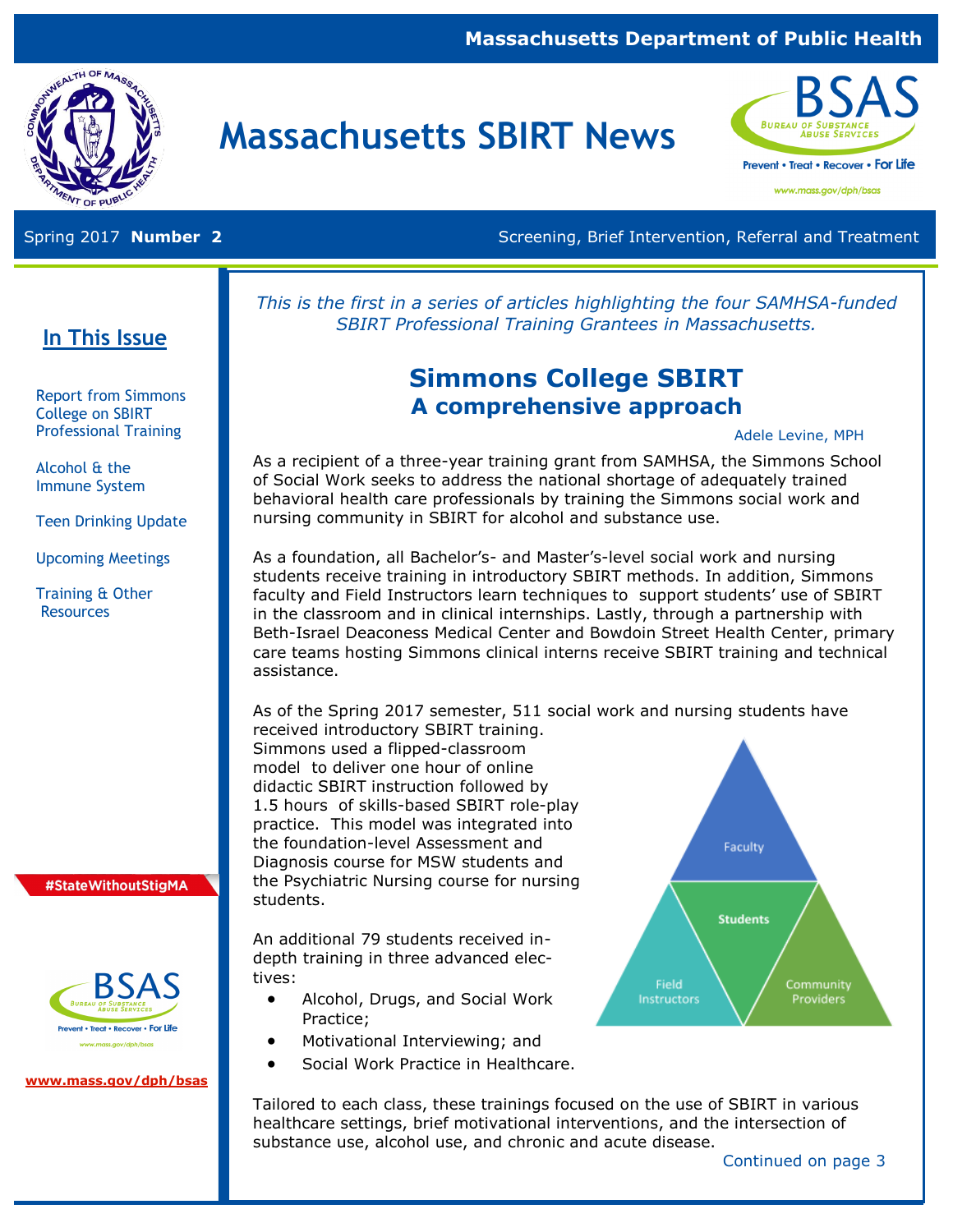

## MASBIRT Training and Technical Assistance

**[MASBIRT TTA](http://www.masbirt.org/)** can provide your site with:

- Training and on-going skills coaching for all staff levels: professional and administrative; train-the-trainer;
- Guidance with clinical protocol development; screening instruments and methods, brief intervention strategies;
- Help with administrative aspects, such as data collection strategies, documentation protocols; and
- Identification and development of resources for patients who need specialty care, including medication assisted treatment for alcohol and opioids.

### **617-414-3749 [www.masbirt.org](http://www.masbirt.org/)**

**MASSACHUSETTS SUBSTANCE ABUSE INFORMATION** AND EDUCATION HELPLINE 

#### 800-327-5050 · HELPLINE-ONLINE.COM

**To learn more contact:** 

**Asking questions.** Improving health.

Carol Girard Coordinator SBIRT Programs Bureau of Substance Abuse Services MA Department of Public Health

[Carol.D.Girard@state.ma.us](mailto:%20Carol.D.Girard@state.ma.us)

# Prevent • Treat • Recover • **For Life**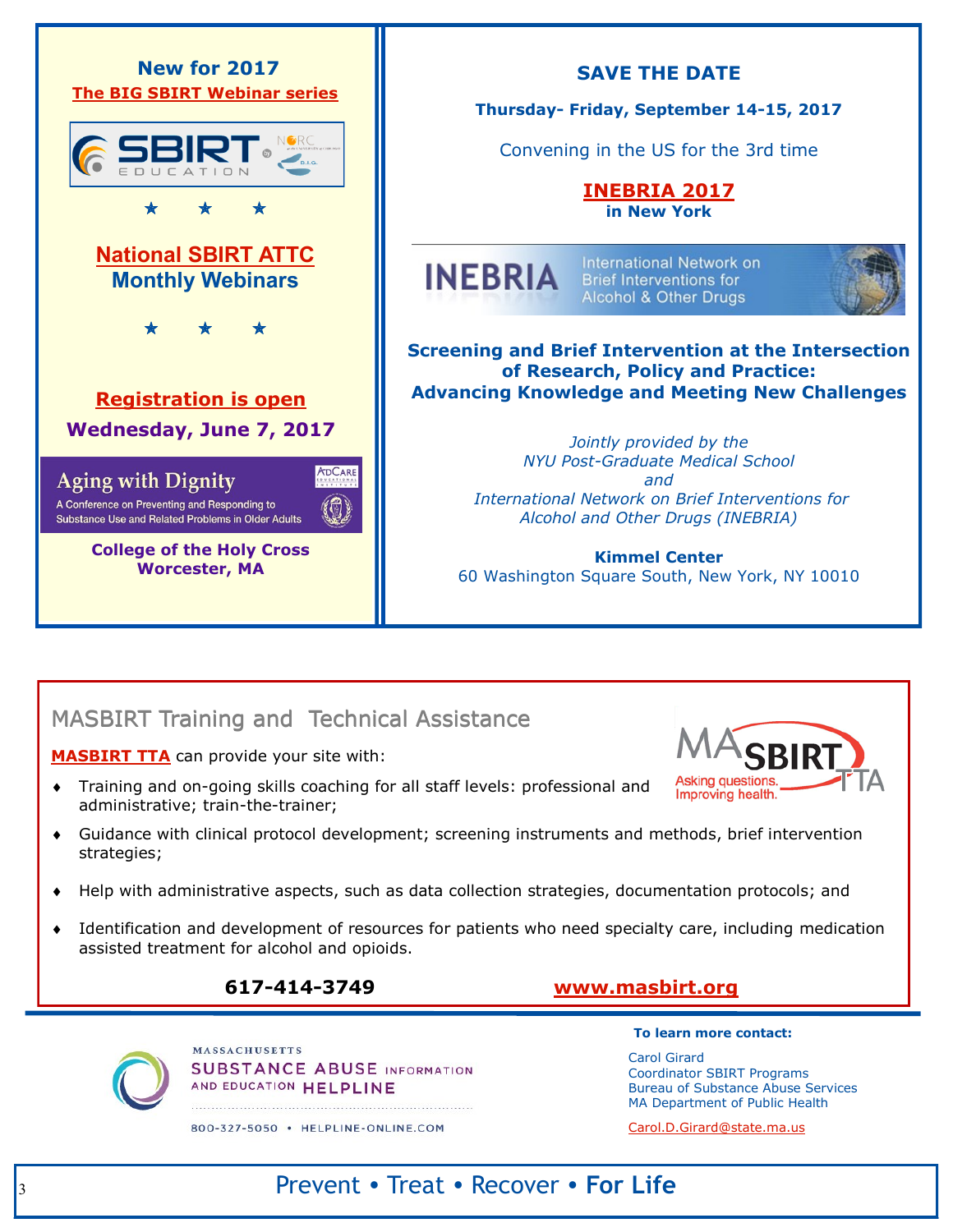#### **Simmons SBIRT Continued from page 1**

To date, 14 faculty, 57 Field Instructors, and 51 community providers have been trained in SBIRT implementation. Given the positive feedback from participants, we have expanded the trainee population to include Bachelor's-level students, health care teams at additional clinical internship sites, and Field Education faculty.

#### **Innovations in SBIRT Education**

#### *Online Patient Simulation*

To determine what modality and amount of SBIRT training is most effective, we offered student trainees the opportunity to participate in a Randomized Controlled Trial in which half of the participants would be randomized to receive an additional skills-based practice in SBIRT.

Students randomized to the additional training group were given access to web-based, interactive patient simulation technology through SIMmersion™. The simulation gave participants the opportunity to practice building rapport,



assessing motivation to change substance use behaviors, and conducting a brief motivational intervention with a simulated patient presenting with cocaine use and chest pain in a primary care setting.

We assessed pre-post changes in both groups in SBIRT knowledge, self-confidence in using SBIRT, and use of SBIRT in the field.

Results will be analyzed and prepared for publication during the final year of the grant period

### *Seminar in Field Instruction (SIFI) Training*

As part of Simmons' Seminar in Field Instruction (SIFI) training series, our team trained Field Instructors to use SBIRT skills and to supervise clinical interns in using SBIRT.

After introducing SBIRT and highlighting classroom content, Field Instructors learned methods for supervising and supporting students' use of SBIRT, including process recordings and live observations. Field Instructors reported significant increases in self-confidence in using SBIRT skills and in supervising students' use of SBIRT as a result of the training.

Most recently, we extended our work with Field Instructors to train teams of supervisors and interdisciplinary students (e.g., art and music therapists).

2

Continued on page 4

#### **NIAAA Alcohol's Effects on Immunity: Increasing the Risks for Infection and Injury**

Many people are aware that excessive drinking can be harmful to the liver and other vital organs; however, there is another, less obvious, body system that is vulnerable to the negative effects of alcohol: the immune system.

People who drink to excess are at increased risk of contracting infectious diseases, may have more complications after surgery, and often take longer to recover from illness, compared with those who drink at lower levels. Disruptions in immune system function also contribute to organ damage associated with alcohol consumption.

This *[Alcohol Alert](https://pubs.niaaa.nih.gov/publications/AA89/AA89.htm)* article reviews the normal workings of the immune system and explores how alcohol interferes.

## **SCHOOL NURSES & SCHOOL HEALTH TEAMS**

**Check out fall SBIRT Trainings**  at **[SHIELD](http://www.SHIELD-BU.org)** (School Health Institute for Education and Leadership Development )

\* \* \*

**Check out** *SBIRT in Schools*  **Resources**  at **[MASBIRT Training and](http://www.masbirt.org)  [Technical Assistance](http://www.masbirt.org)**

\* \* \*

**Don't forget to order FREE materials on alcohol and drugs for parents and students from: [Massachusetts Health](https://massclearinghouse.ehs.state.ma.us/)  [Promotion Clearinghouse](https://massclearinghouse.ehs.state.ma.us/)**